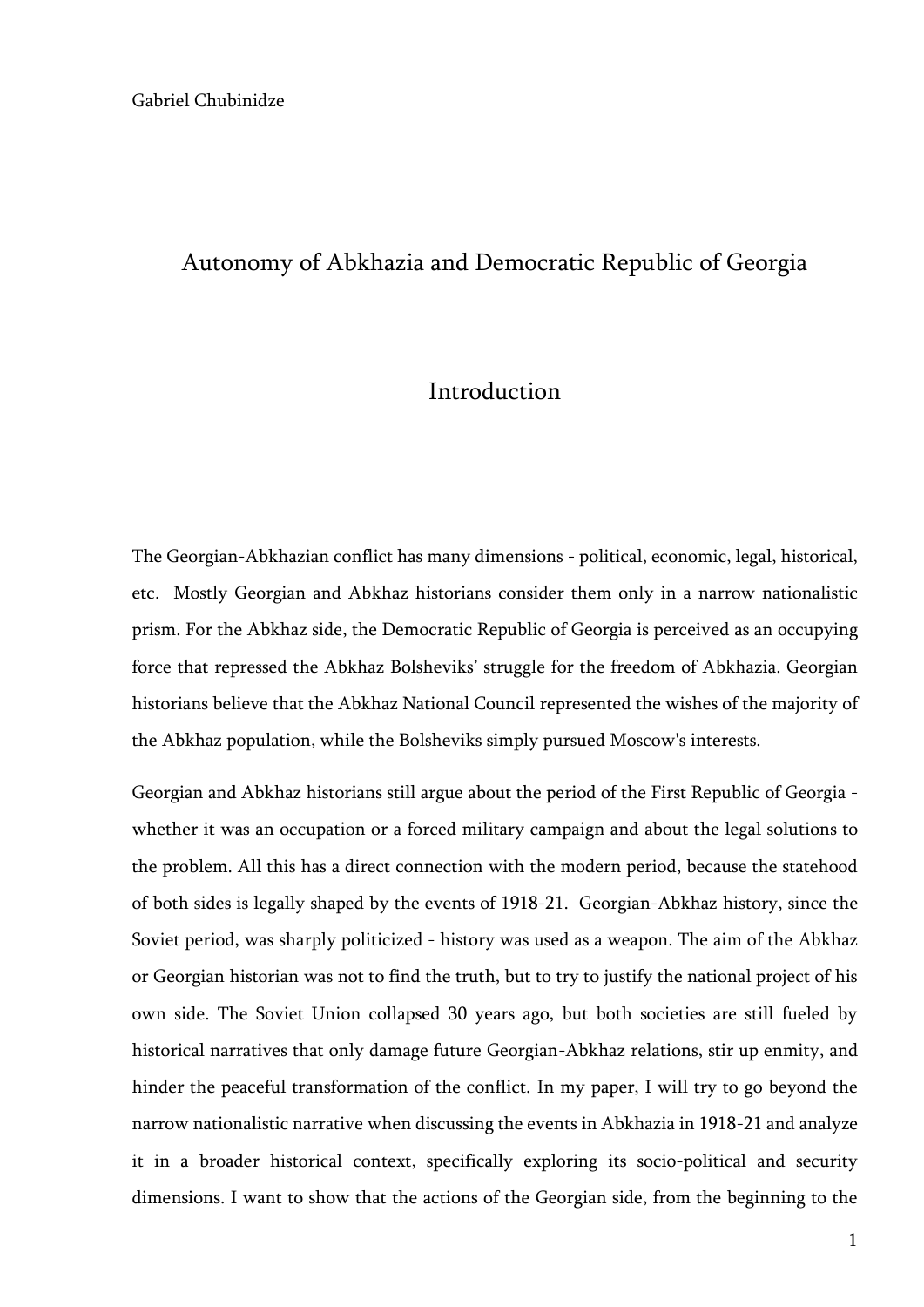end, were not necessarily motivated by the anti-Abkhaz sentiments as such, but by the calculations from the perspective of state security. Dire social conditions in the region; direct military intervention of Denikin's white army and Turks; created a fertile ground for the Bolsheviks, who periodically organized military uprisings and etc. Tiflis's policy, for the most part, was to centralize power in order to prevent it from falling into the hands of the enemy, which in itself created a conflict between the center and the local government. I will try to answer the following questions: what did autonomy mean for the Georgian Social Democrats? What did Abkhazia mean for Georgia's leaders? What were the social and political factors behind the process of defining the status of Abkhazia.

# Autonomy for Georgian Social Democrats

For the Georgian Social Democrats, the secession of Georgia from the Russian Empire has never been an end itself, because they were aware of how difficult it would be for a small and weak country to exist in a world dominated by colonial powers. Before the February revolution, Noe Zhordania and his associates advocated national (cultural) autonomy, but after revolution of 1917 they advocated political autonomy within a new Russian state. In this matter, they largely shared the ideas of the Austrian school in favor of national-territorial autonomy. While the Russian Social-Democrats rejected the idea of national and political autonomies in favor of local self-governance. Over time, Russian Social Democratic Labour Party (RSDP) lost he Georgian wing, nevertheless, differences of positions regarding the subject matter remained among the Georgian Social Democrats, for example, Irakli Tsereteli and Karlo Chkheidze thought that national autonomy meant nationalism; Vladimer Darchiashvili and Ivane Gomarteli stood on the right - demanding autonomy under the cantons of the Caucasus. Akaki Chkhenkeli and Noe Zhordania were centrists, recognizing nationality as an expression of group self-consciousness that in no way excluded class interests. 1

<sup>&</sup>lt;sup>1</sup> Stephen Jones, Socialism in Georgian colors, p.289-290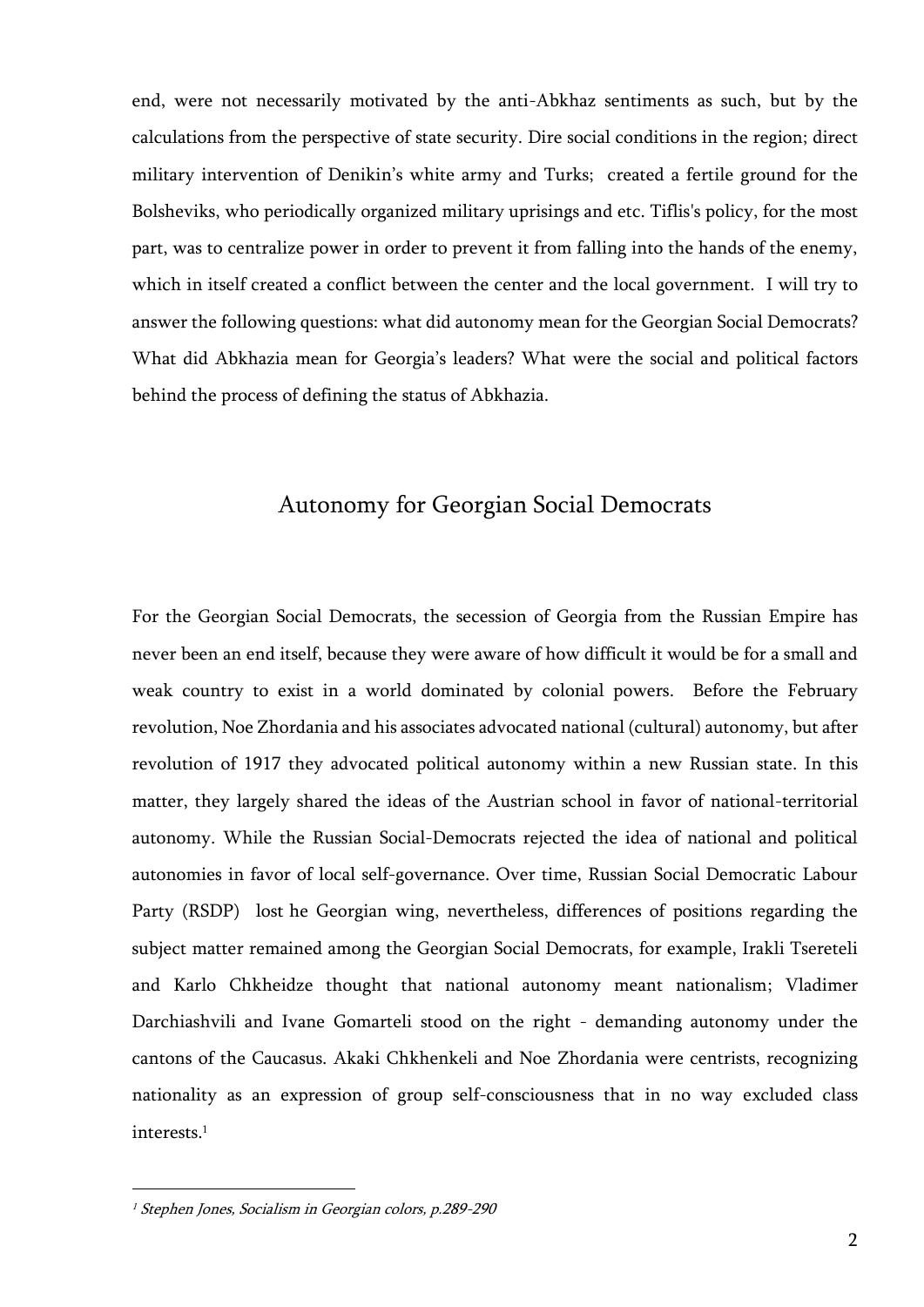After the Bolshevik Revolution and the collapse of the Russian Empire, Georgia joined Transcaucasian Democratic Federative Republic (TDFR) and then declared independence on May 26, 1918. The February 1921 constitution passed by the Georgian social democratic led government states that all citizens of the state are equal, regardless of their ethnic or religious differences. Abkhazia, Adjara and Zakatala granted autonomy on ethnic and religious grounds.<sup>2</sup> Despite these progressive steps, situation was much more complex: the ongoing wars in the country, uprisings in various regions, the economic crisis and other factors, made the Georgian Social Democrats to partially deviate from their declared values and goals. In these circumstances government did not trust ethnic minorities and was dictating policies from the center, which partially ignored the wishes of local populations. 3

# Abkhazian Autonomy

Shortly after the collapse of the Russian Empire, Abkhazians mobilized around the Abkhaz People's Council, which initially involved mostly the local nobility. The body initially represented the interests of the ethnically Abkhaz people and did not incorporate local people of other ethnicities (Russian, Georgian, Greeks, Armenians and etc.). The People's Council did not seek to unite with the larger Transcaucasian Federation, especially to Georgia. The leaders of the People's Council saw themselves as closer to the North Caucasus, in particular, to the Circassians as a "brotherly" ethnic group. In May 1917, Aleksander Shervashidze left for the North Caucasus, where he met with the representatives of the Republic of the Mountain Peoples of the North Caucasus. In October of the same year, Abkhazia officially joined the union.

On February 9, 1918, the Abkhaz People's Council (Alexander Shervashidze, Dimitry (Arzakan) Emukhvari, Nikoloz Margania, Colonel Raphael Tskotua and Ivane Tsaguria) visited

<sup>2</sup> Stephen Jones, Nation Minorities. P.2

<sup>3</sup> Stephen Jones, Nation Minorities, p.1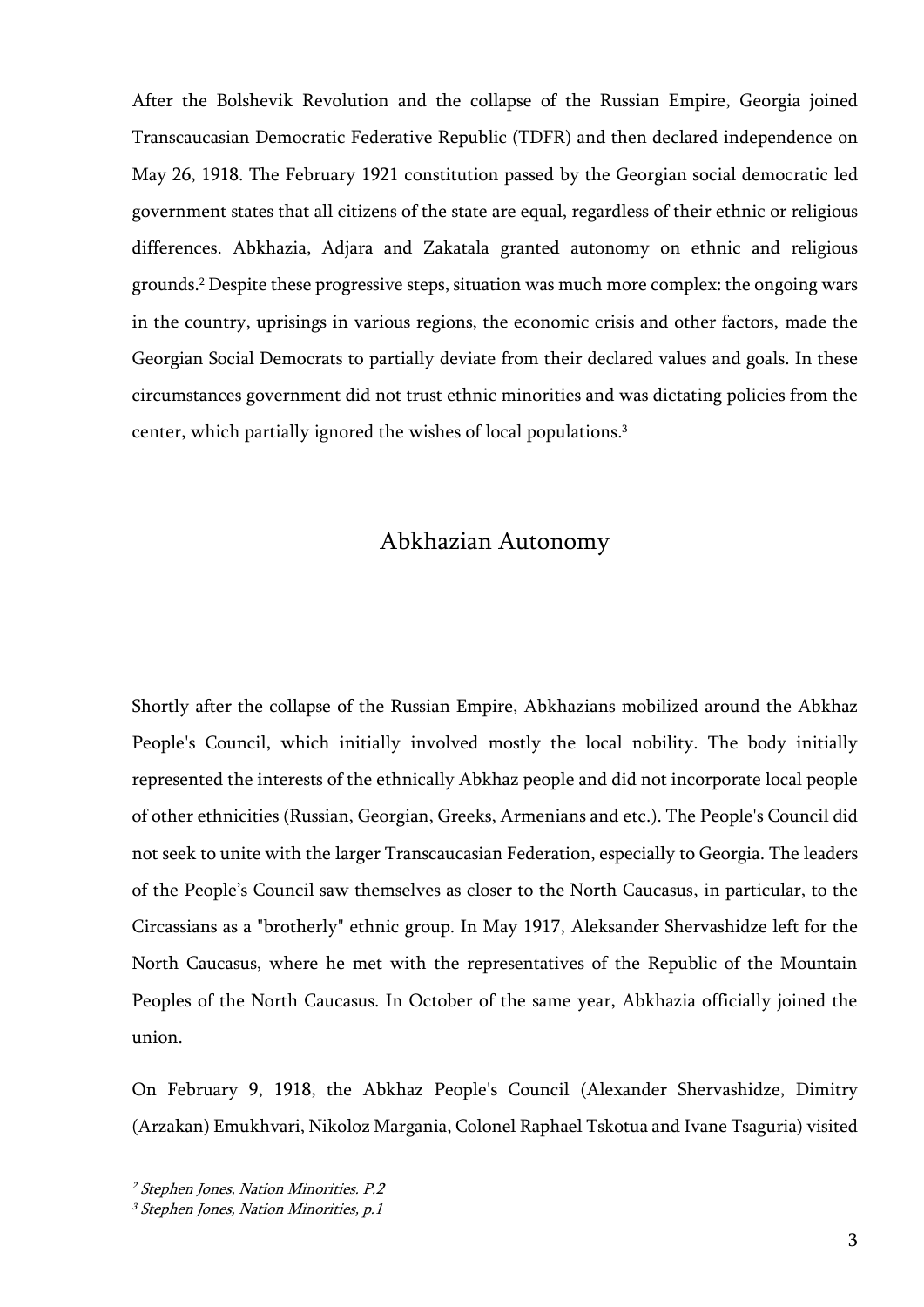Tiflis (Georgia) where they met with members of the Executive Committee of the Transcaucasian Commissariat, the National Council (Akaki Chkenkeli, Konstantine Meskhi, Giorgi Gvazava, Pavle Sakvarelidze, Nikoloz Kartsivadze). They discussed the future "goodneighborly" relations. The Abkhaz side considered itself an independent political entity from Georgia, while Tiflis, on the contrary, wanted Abkhazia to be part of a unified Georgia.<sup>4</sup> The status agreement was unsuccessful, but it was decided that universal free elections would be held in Abkhazia, and the elected People's Assembly would decide on the political status of Abkhazia. In return, the Georgian side recognized the area from Bzipi to Enguri as Abkhazia, thus not questioning the existence of Abkhazia as such. 5

After the Bolshevik Revolution, Provisional government was overthrown - and soon a civil war broke out in the former Russian Empire. On the one side were the generals of the former Tsar, and on the other side the Bolsheviks. After the visit of the Abkhaz delegation to Tiflis Georgia), on February 21, 1918, Bolshevik uprising broke out in Sokhumi, which lasted for several days, which was ultimately suppressed by the Georgian People's Guard Troops. The similar events took place on April 8, 1918, this time Bolsheviks organized a bigger uprising they gathered peasantry in Gagra, Gudauta and in Kodori and occupied Sokhumi. The situation was aggravated by the fact that part of the Abkhaz nobility was sympathetic to the Turks – They were afraid of losing feudal privileges, Turkey itself was interested in Abkhazia as a "road" to the North Caucasus.<sup>6</sup>

The Abkhaz People's Council was in a difficult position, on the one hand there was a chance of Turkish occupation, on the other hand a Bolshevik invasion. Abkhazia itself was economically very weak and could hardly resist either threat. Georgia was still interested in bringing Abkhazia under its jurisdiction - moreover, it was not satisfied with sending the Guard to an "equal territorial entity."<sup>7</sup> On June 11, 1918, after Georgia had become

<sup>4</sup> Cory Welt, A Fateful Moment: Ethnic Autonomy and Revolutionary Violence in the Democratic Republic of Georgia (1918-1921), გვ.7

<sup>5</sup> Davit Matsaberidze, Conflict Confrontation of Georgian-Abkhazian Nationalisms in the Abkhazian Region in 1918-2012, p.84

<sup>6</sup> Papaskiri, Zurab. Essays on the Past of Modern Abkhazia, Plot II (1917-1993) 2007. p. 13

<sup>7</sup> Cory Welt, A Fateful Moment: Ethnic Autonomy and Revolutionary Violence in the Democratic Republic of Georgia (1918-1921), p.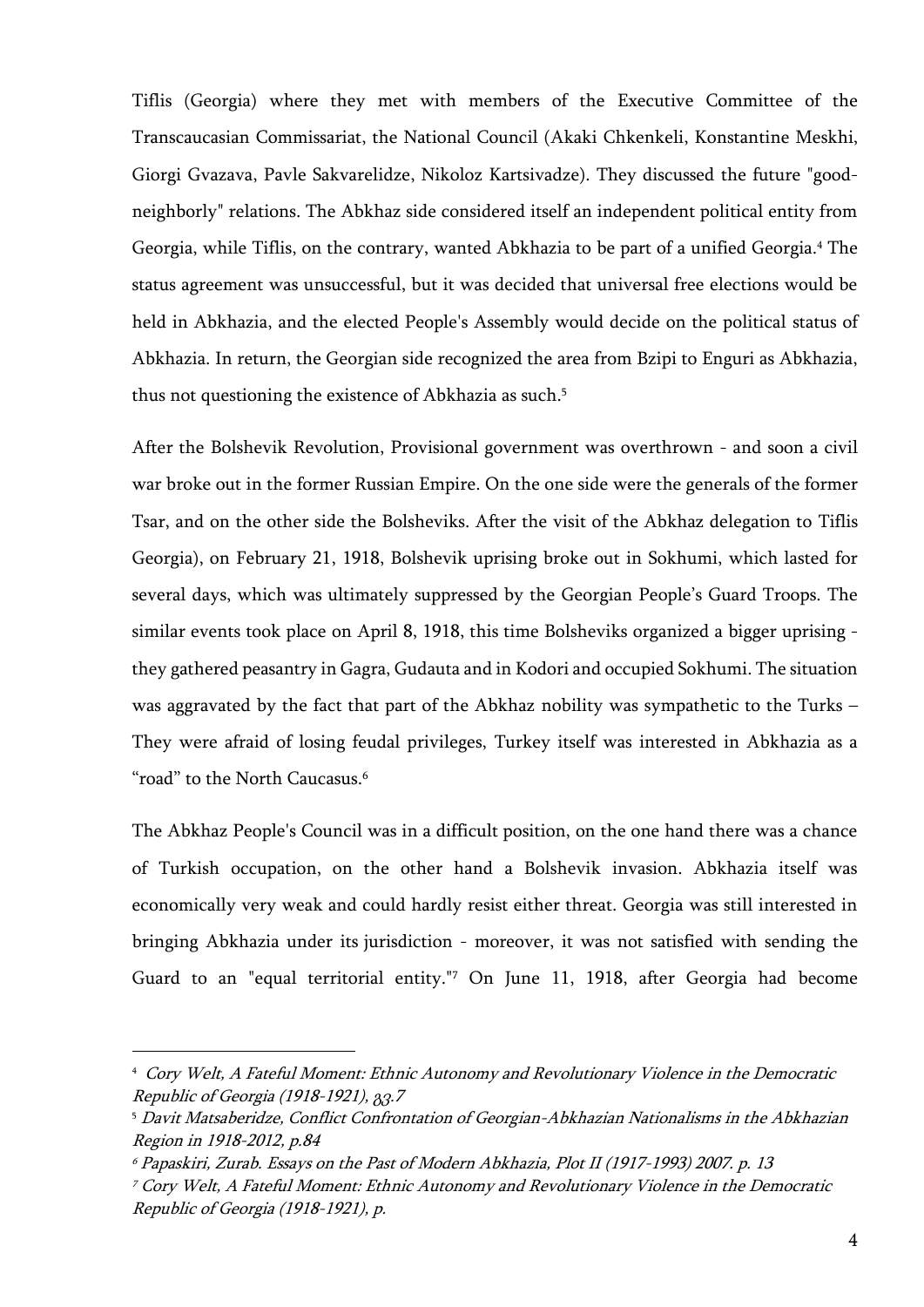independent, another meeting was held between the representatives of the Republic of Georgia and the Abkhaz People's Council. An agreement was signed according to which the Minister of Abkhaz Affairs was appointed to the Government of Georgia on the recommendation of the Abkhaz People's Council; The Abkhaz People's Council was responsible for independent internal self-governance; credits and money were allocated from the budget of the Democratic Republic of Georgia according to Abkhaz needs; Georgia sent army units to Abkhazia, while assisting local authorities in equipping Abkhazian troops.<sup>8</sup>

With this agreement, Abkhazia *de facto* joined Georgia, the process of unification began, although the most important issue was security. In just five days after, another Bolshevik uprising broke out. On June 16, the Abkhaz People's Council appealed to General Mazniashvili and the Georgian authorities for help. As a result, the Georgian army, together with the local Abkhaz cavalry (about 400)<sup>9</sup>, launched a counterattack and ousted the enemy. On June 27, 1918, when the Georgian side launched an attack on the Bolsheviks, the Turks landed near Kodori, most of them were Abkhaz Muhajirs 10 . Tiflis appointed General Mazniashvili as a governor-general. In effect, this violated the June 11 agreement; moreover, despite the Abkhaz protests, Tiflis formally extended the general's mandate and expressed full support. This can be explained by the fact that Georgian Social-Democrats prioritized State security and not agreement with Abkhazians.

It is difficult to say whether the Abkhaz People's Council represented the interests of Abkhazs and more specifically, of Abkhaz peasants, but the fact is that its members mainly were Samurzakhanoian<sup>11</sup> nobles (Shervashidze, Chkotua, Emukhvari, etc.). This suggests that their ethnic identification may not have been Abkhaz at all, as both Megrelians and Abkhazians have historically lived in the area. Decades later, during the Soviet Union, the identity of the

<sup>8</sup> Papaskiri, Zurab. Essays on the Past of Modern Abkhazia, Plot II (1917-1993) 2007, p.16

<sup>&</sup>lt;sup>9</sup> NewsPapaer "Кавказ", N130, 1918/06/27.

<sup>&</sup>lt;sup>10</sup> Muhajir In Arabic means "exiled". after the defeat of the peoples of the Caucasus in 1864, the Russian government began to implement a previously devised plan - to expel the mountaineers from their homeland, especially on the east coast of the Black Sea. about 700 thousand Circassians, Ubykhs, Abkhazians, Chechens, Dagestanis and other mountaineers were forced to move to the Ottoman Empire. http://www.nplg.gov.ge/gwdict/index.php?a=term&d=5&t=15454

<sup>&</sup>lt;sup>11</sup> Samurzakano is a historical region in southeastern Abkhazia, in western Georgia. It included the territory of the contemporary Gal district and part of Ochamchira district.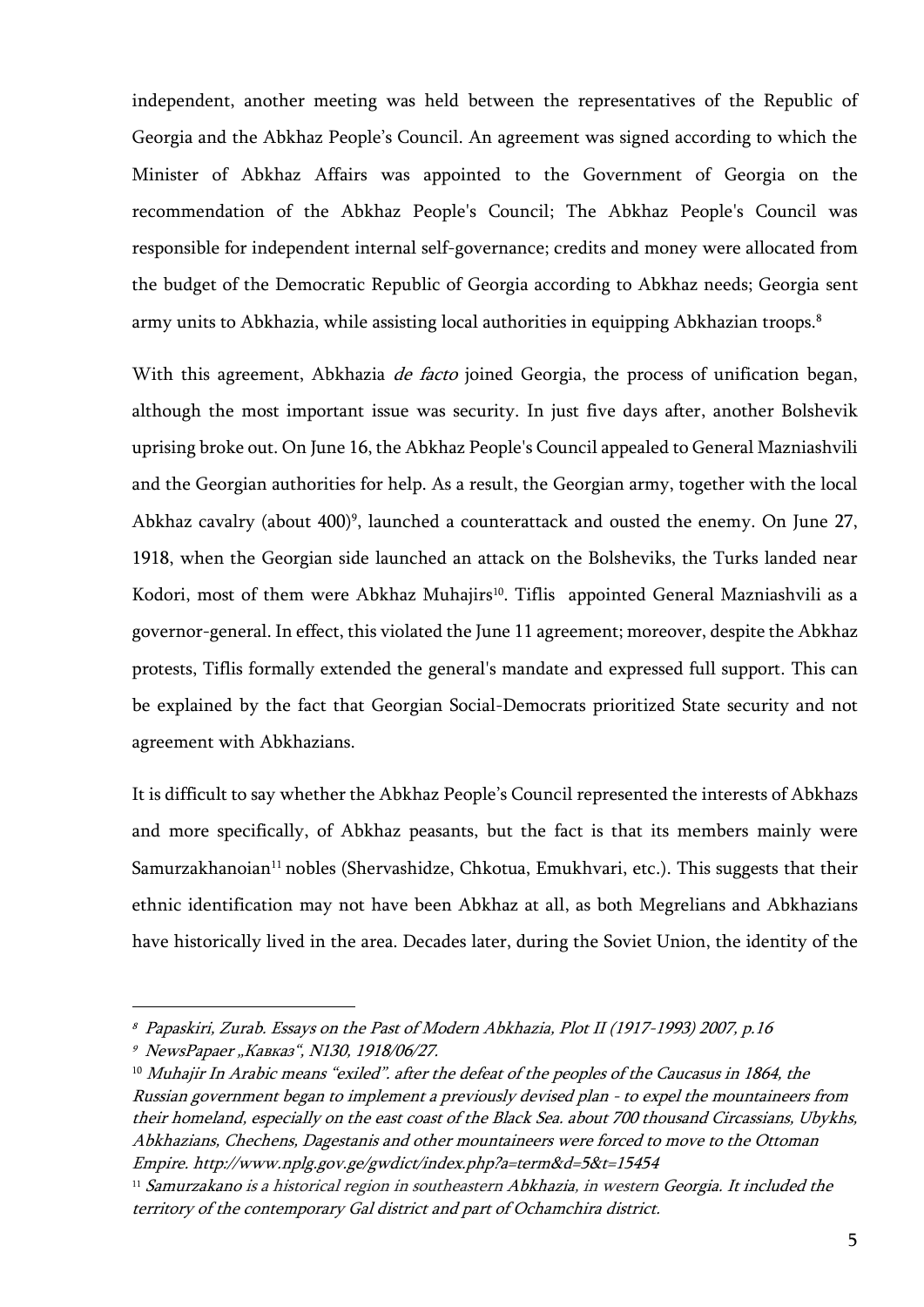Samurzakhanoians was aligned with Megrelian identity, and the biggest part of the historical Samurzakhano was named Gali district.

Unlike Samurzakhano, in future Gudauta historically established as the center of Abkhazian nationalism, where the most important public gatherings took place. Gudauta district was also the main stronghold of the Bolsheviks, where they promised peasants land reform and gained support - including armed one. Abkhazia was a highly hierarchical society and most of the land was in the hands of the nobility, and the endless wars made the peasants even more intolerant. At the end of March 1917, in the village of Lykhni, a rally organized by the Bolsheviks gathered about 3,000 people - the assembly said that there should be no alliance with the feudal landowners as they owned many and the best lands, while the peasants had nothing at all. An agronomist Efimov said in his speech: "Your enemies are not trying to do something - they have already begun to act, they have elected a committee with which they want to rule us, and the committee has 4 landowners, one noble, and one I do not know who is at all ... I want to ask you, who participated in their election? " Similar rallies were held in Gagra, Kodori and Ochamchire.<sup>12</sup> Tiflis did not refuse to enact land reform in Abkhazia, but it was done very slow; added to this was the misbehavior of the Georgian army - looting was a common occurrence13. These reasons were enough for the part of the Abkhaz peasants to choose their own political position and support the Bolsheviks.

In early October 1918, members of the Abkhaz People's Council, including Raphel Chkhotua, were arrested on charges of plotting a coup and associating with General Alekseev and the Turks. Tiflis later completely dissolved the People's Council and appointed Benia Chkhikvishvili as the commissioner of the Sokhumi district, who was supposed to lead Council up until the elections. On December 27, 1918, the election statute of the People's Council of Abkhazia was issued, granting the right to vote to everyone, regardless of gender, nationality and religion.<sup>14</sup> On February 13, 1919, as a result of the election, 27 out of 40 seats were won

<sup>12</sup> Georgii Dzidzaria, Ocherki istorii Abkhazii, 1910 - 1921, p.62-66

<sup>&</sup>lt;sup>13</sup> letter from Aleksander Shervashidze, a representative of the Abkhaz People's Council, to the Abkhazian Minister of Foreign Affairs in Tbilisi, reads: "The burning of houses by the government forces, which is taking place in parallel with the military operation against the Turks, has no justification in the eyes of the people or the state. "Especially when they burn down houses and destroy the property of people who have nothing to do with the Turkish adventure." - Georgii Dzidzaria, Ocherki istorii Abkhazii, 1910 - 1921,, pp.208 / 209

<sup>14</sup> Georgian National Historical Archive (GCHA), Fund 1836, Record: 1, Case 201, Folio 147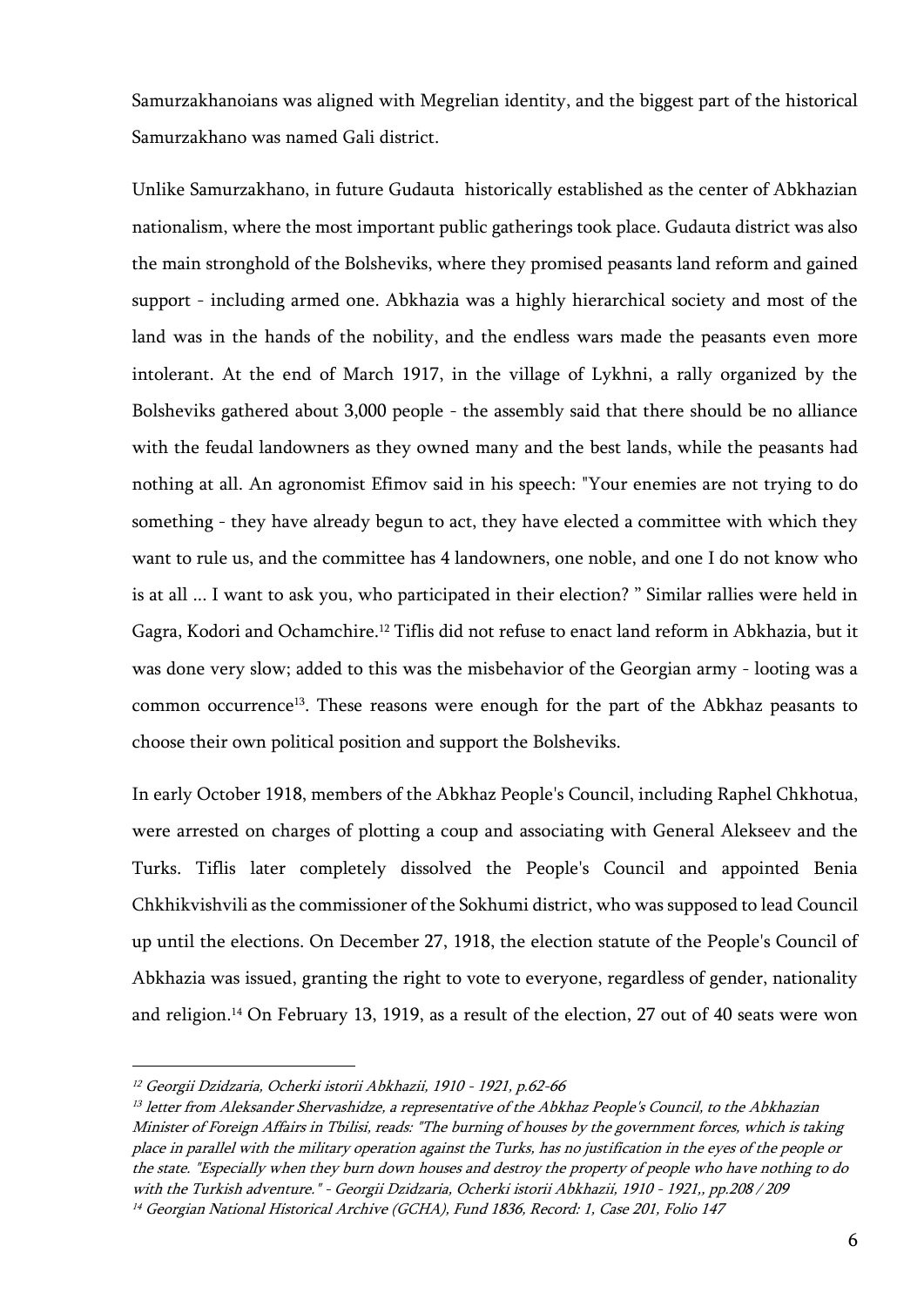by the Social Democrats. Shortly before the election, Abkhaz Bolshevik prisoners were released for a convicted uprising. They were allowed to run in the Abkhaz People's Council elections, and several of them even became MPs.<sup>15</sup> The elections were held in Abkhazia amid the military intervention by the Denikin's Volunteer Army<sup>16</sup>.

On March 18, 1919, the first meeting of the People's Council was held. Arzakan (Dimitry) Emukhvari was elected as the chairman. In two days, the Council, Legal Act - at its meeting on March 20, 1919, decided: 1. Abkhazia is part of the Democratic Republic of Georgia as its autonomous unit, about which the Government of the Republic of Georgia and its Constituent Assembly shall be notified. 2. A Joint Commission shall be elected by the Constituent Assembly of Georgia and the People's Council of Abkhazia to prepare the Constitution of the Autonomous Abkhazia and to determine the relations between the central and autonomous authorities.<sup>17</sup> On March 21, 1919, the Constituent Assembly of the Republic of Georgia received the decision of the People's Council of Abkhazia on the status of autonomy. In a document signed by Alexandre Lomtatidze, Deputy Chairman of the Constituent Assembly, the Constituent Assembly congratulated its Abkhaz colleagues on the decision.<sup>18</sup> Over time, the process of defining what autonomy implied begun 19 - the Abkhaz side demanded, that a final decision on autonomy, should be made based on a bilateral commission agreement that would include Georgians and Abkhazians – Tiflis rejected the request, the final decision had to be made only by the Constituent Assembly. On October 16, 1920, the Abkhaz delegation presented the first version of the Constitution, they demanded more than the central government wanted to concede, for example, tariff control, self-determination of administrative language, export and trade management, in particular for producers using Abkhazian raw materials - the delegation said that without a control over finances, Abkhazia's autonomy would be just a sham. The idea of dual citizenship (Abkhazian and Georgian) was also rejected. Sokhumi on the other hand, gave Tiflis the right to govern the army, financial

<sup>15</sup> Dzhemal Gamakharia, Ocherki iz istorii gruzii, p.470

<sup>&</sup>lt;sup>16</sup> Russian Civil War in the military sense was fought on several fronts. The first White force (against Bolsheviks), known as the Volunteer Army, formed in the winter of 1917–18 in the southern areas inhabited by the Cossacks. Organized by Generals Mikhail Alekseyev and Kornilov, after their death it was taken over by General Anton Denikin. https://www.britannica.com/place/Soviet-Union/Brest-Litovsk#ref277868 <sup>17</sup> GCHA, Fund 1833 , record 1, Case 863 , Folio 44

<sup>18</sup> GCHA, Fund 1833, record 1, Case 52, Folio 7.

<sup>19</sup> Stephen Jones, National Minorities, p.12-14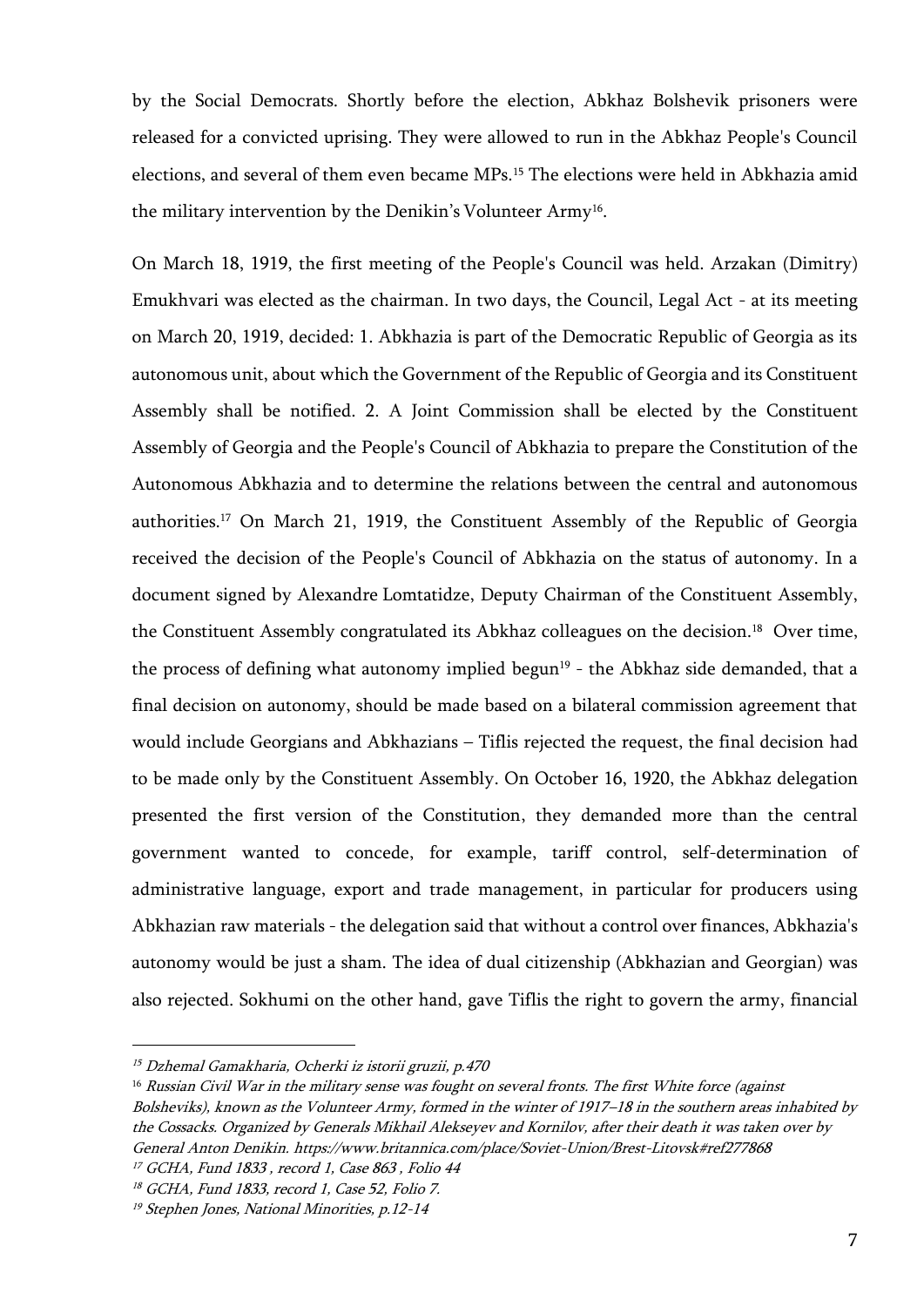and monetary system, civil and criminal law, Post and telegraph. Despite many disagreements, both sides were close to reaching an agreement, however, Tiflis wanted to make a final decision on its own, without the Abkhaz side - as a result, the Abkhaz delegation left the city in protest and refused to cooperate in the future. The central government, continued to decide the fate of Abkhazia – although it tried to take account of the demands of the Abkhaz side and satisfy some part of it. Finally, on December 31, 1920, Tiflis granted Sokhumi the right to govern itself in the following areas: education, health care, local administration, the judiciary, and temporarily, the right to set its own taxes - moreover, land reform could be modified and introduced in Abkhazia. This was an important positive decision; however, it was made without the involvement of the other party. On February 21, 1921, Georgia adopted the Constitution, granting Abkhazia autonomy: Article 107 reads: "The integral parts of the Republic of Georgia - Abkhazia - Sokhumi District, Muslim Georgia (Batumi Province) and Zakatala District - are granted local autonomies. Afterwards, Article 108 reads: "The provisions of the autonomous governments referred to in the previous article will be drafted by a separate law."<sup>20</sup> Adoption of separate laws failed to define the rights and duties of the autonomy of Abkhazia. In exactly 4 days, on February 25, Soviet Russian Troops entered Tiflis.

### Strategic Importance of Abkhazia

The Democratic Republic of Georgia, despite its social-democratic ideology, was forced into the logic of state security. For the Georgian side, Abkhazia, due to its territorial location, was critical for the state security. Russia (both the White Movement and the Bolsheviks) embroiled in civil war had no access to Georgia other than through Abkhazia, and the security situation was even more complicated by the Turkish interests. The military situation at that time was very different from today - Russia had only three ways to invade Georgia. 1) Black Sea - The Black Sea was controlled by the Allied fleet (France-Britain) and they would not allow largescale operations in it. 2) Dariali and Mamisoni Passes - Due to the mountainous terrain, the

<sup>&</sup>lt;sup>20</sup> Constitution of Georgia 1921. https://www.matsne.gov.ge/ka/document/view/4801430?publication=0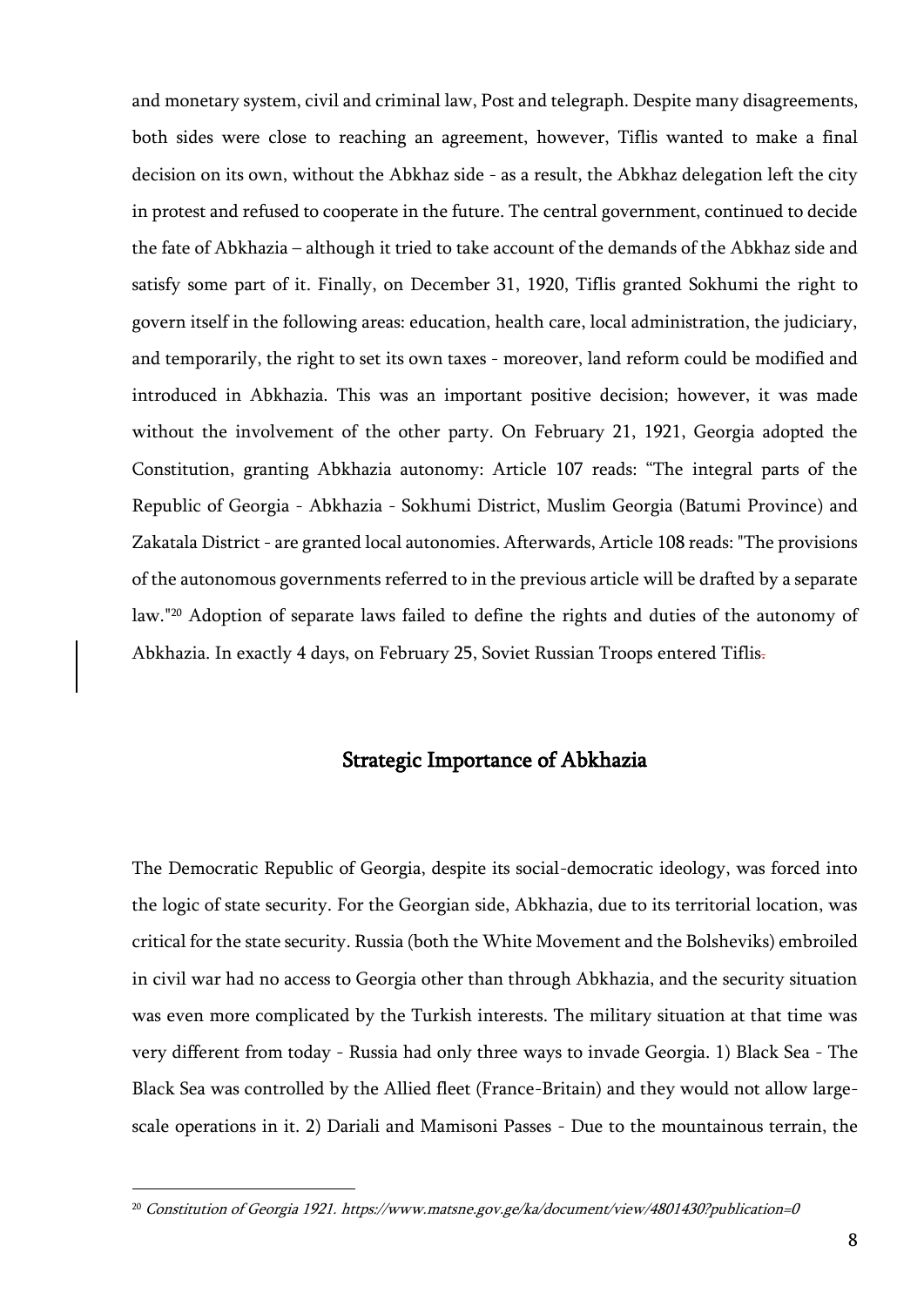movement of large numbers of troops is difficult and allows for easy ambushes and sabotage. 3) Abkhazia - along the coast. It is also noteworthy that aviation at that time was not developed to the level that could carry out massive air bombardments or airborne operations. As we can see, the only effective way to invade Georgia was from Abkhazia. Indeed, Denikin's army of volunteers, who invaded from Abkhazia in 1919, occupied Sochi, Gagra and stood by the Bzipi River - a position that provided an excellent foundation for penetration into the depths of Georgia.<sup>21</sup> In April 1919, the Democratic Republic of Georgia launched an offensive in the direction of Gagra and recaptured the lost territories - standing by the Mekhadir River and fortifying it with military objects. For Georgia, Abkhazia was vital and was making all the efforts to preserve it. For the Bolsheviks, Georgia was interesting because of Batumi port, which was a kind of gateway to the Mediterranean sea. At first they were organizing internal military uprisings but after they have defeated Denikini's Volunteer army in caucasus They were given the opportunity for direct military intervention, which finally began on February 19, 1921.

Georgian side initially started speaking to the Abkhazian delegation as an equal political entity, but due to external and internal factors, attitudes changed and the idea of centralizing the government became dominant. Moreover, in 1920 Tiflis decides the fate of Abkhazia without their consent. There was no consensus on the issue of Abkhazian autonomy, for example Noe Zhordania was skeptical because he saw it as a potential threat to the integrity of Georgia.<sup>22</sup> The Georgian side was often "late" in the negotiations, giving remarks and, most importantly, rejecting the proposals of the other side, as a result, the degree of trust was falling. Member of the Abkhaz delegation, Vasili Gurjua says: "We understand that Abkhazia's interests are closely tied to those of the Georgian republic, but we do not want to be the stepchild of Georgia, but an equal citizen…"; Akaki Chkhenkeli, from Tiflis side said the same, that the Abkhaz People's Council believes the government is cheating them: "autonomy is promised, they say, but we are deceived." The local social democratic organization made things worse. "In their hearts, they are against autonomy, but they do not say it. Tiflis looks upon Abkhazia

<sup>&</sup>lt;sup>21</sup> Beka Kobakhidze, History of Modern Borders of Georgia, p.6

<sup>22</sup> Stephen Jones, Nation Minorities. P.14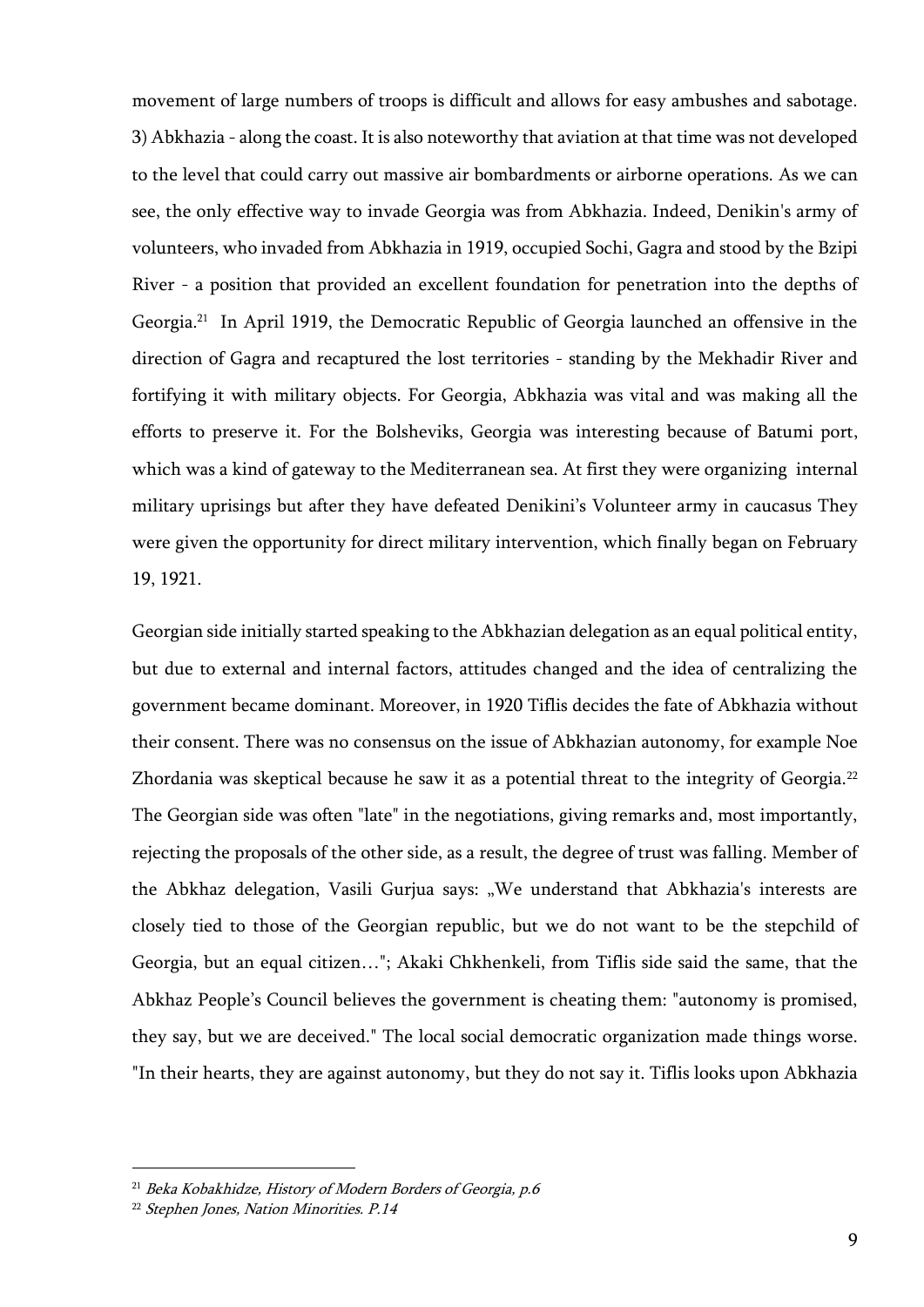as a stepchild."<sup>23</sup> Although the Georgian side took into account most of the Abkhaz demands, this did not change much - the Abkhaz side no longer trusted Georgians, at the same time, the issue of autonomy was determined without Abkhaz's, which raises many questions about the degree of its legitimacy. In his diaries, Akaki Chkhenkeli writes: "these people [his social democratic colleagues] have no understanding of the regions, their problems and concerns, their values and history. Our policy towards the peripheral regions is awful, we have lost almost all trust among the people there, and our comrades who govern, are blind, cynical - OK, they say, we promised them something, but we do not have to fulfill it."<sup>24</sup> For Georgia Abkhazia had a vital strategic importance for securing the independence of Republic and by that Reason they were trying to centralize its power, Including abandoning their own ideological principles.

# After the independence from Soviet Union

Soviet rule in Georgia lasted near 70 year and in On October 28, 1990, long after the Soviet occupation of 1921, the first multi-party parliamentary elections were held in Georgian SSR, in which the political union "Round Table - Free Georgia" won a convincing victory. At that time, Georgia was in the Soviet legal space, which made it impossible to adopt a new constitution. That is why the new government headed by Zviad Gamsakhurdia reflected the new reality at the legislative level by revising the 1978 Constitution. The words "Soviet Socialist" were removed from the official name of the country and the state was renamed the Republic of Georgia; The symbolism of the state was changed - the coat of arms, the flag, the anthem. The Supreme Council of Georgia was made the supreme body of state power; the leadership of the Communist Party was abolished and a leading role was given to political

<sup>&</sup>lt;sup>23</sup> Stephen Jones, Nation Minorities. P.15

<sup>&</sup>lt;sup>24</sup> Chkhenkeli Diary entry, June 28 th, 1920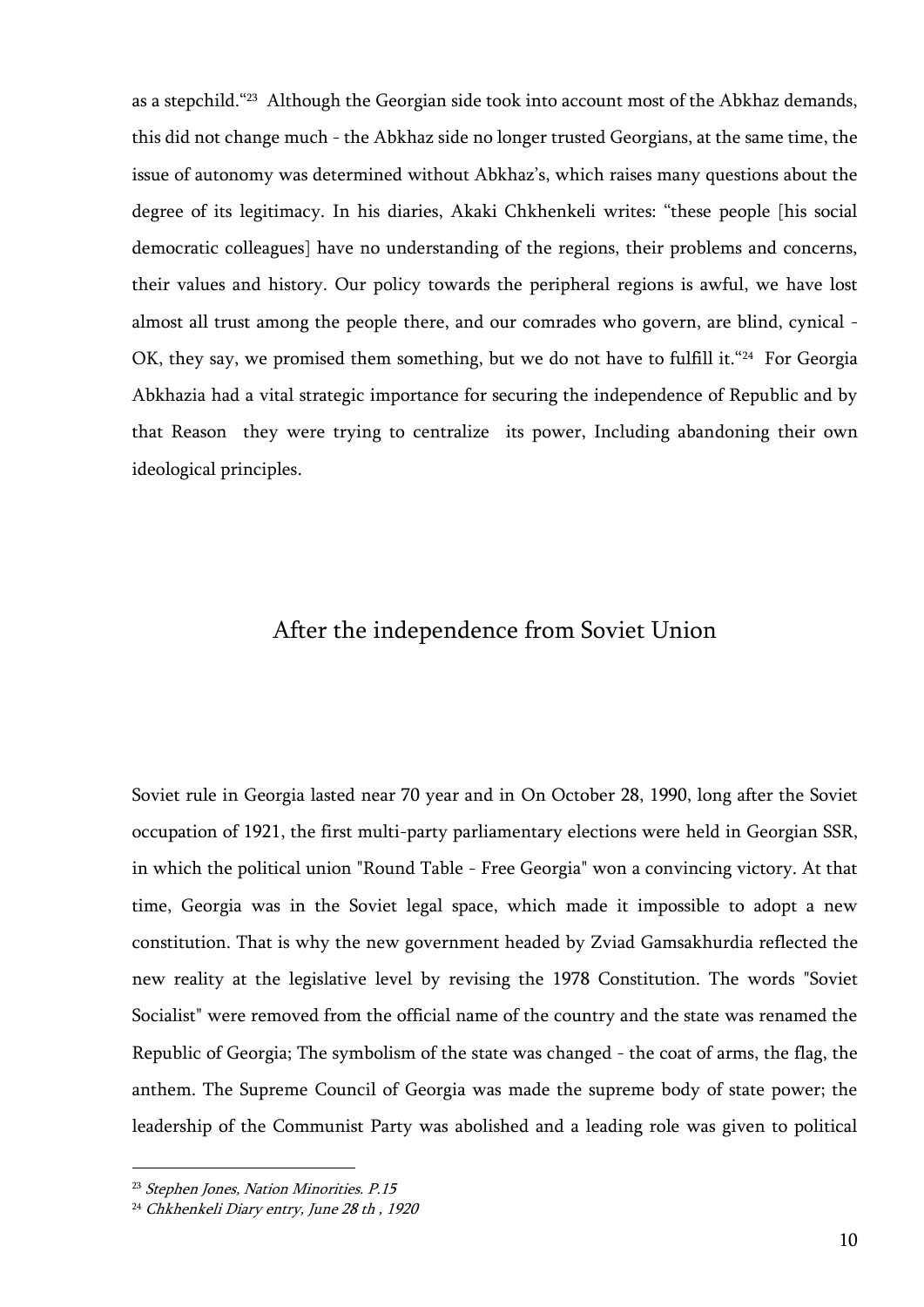pluralism and a variety of forms of property.<sup>25</sup> The new Georgian state was created in such a way that there was no ideological or logical chain with the First Republic, moreover, they knew almost nothing about it, therefore they did not learn anything from past mistakes. The two Georgian states have pursued almost the same policy towards ethnic minorities - the policy of centralization of power.

In late 1991 civil war started in Tbilisi (Tiflis), which was followed by the overthrow of President-elect Zviad Gamsakhurdia and his government. On February 21, 1992, the Military Council restored the Constitution of the First Republic of Georgia, February 21, 1921. But the 1921 Constitution did not meet modern requirements and challenges, and did not work for a single day in practice. However, the introduction of the 1921 constitution had significant consequences. The military coup in Tbilisi, the chaos created by it in the country and the new constitution breathed new life into Abkhazians who were trying to legally break from Georgia. <sup>26</sup> The Abkhaz side, as a result of the introduction of the constitution of February 1921, restored the Constitution of the Republic of Abkhazia of 1922, in which it concluded Abkhazia had only an alliance with Tbilisi on a loose confederal basis. Abkhaz historian Stanislav Lakoba has repeatedly criticized the 1921 constitution, including the fact that the Abkhaz Autonomy Law was not legally enacted, obscuring the region's actual status. Specifically, he asks, what did autonomy mean?<sup>27</sup> Vladislav Ardzinba, in a 1993 newspaper interview, said: "The collapse of the Soviet Union and the adoption of the 1921 Constitution created a legal vacuum in which Abkhazia had every right to fill it - to declare independence." <sup>28</sup>

Nearly a hundred years later, After the events of 1917-21 Georgian Abkhazologist Zurab Papaskiri, who was actively involved in the Georgian-Abkhaz conflict, in 1992-1993 (both academically and politically), in his memoirs, recalls: "Georgian political elite instead of having a dialogue with separatists to get the desired results, unfortunately, chose the language of rallies"29. Indeed, Georgia's first president, Zviad Gamsakhurdia, met only once with the

<sup>&</sup>lt;sup>25</sup> Handbook of Constitutional Law, Avtandil Demetrashvili, p.68

<sup>26</sup> Davit Matsaberidze, Conflict Confrontation of Georgian-Abkhazian Nationalisms in the Abkhazian Region in 1918-2012, p.58

<sup>27</sup> Stanislav Lakoba, v Otvet Istorikov iz Tbilisi p.96

<sup>28</sup> Newspaper "Respublika Abkhazii" 11-18/10/1993, N-11

<sup>29</sup> Zurab Papaskiri, moya Abkhazia, p.116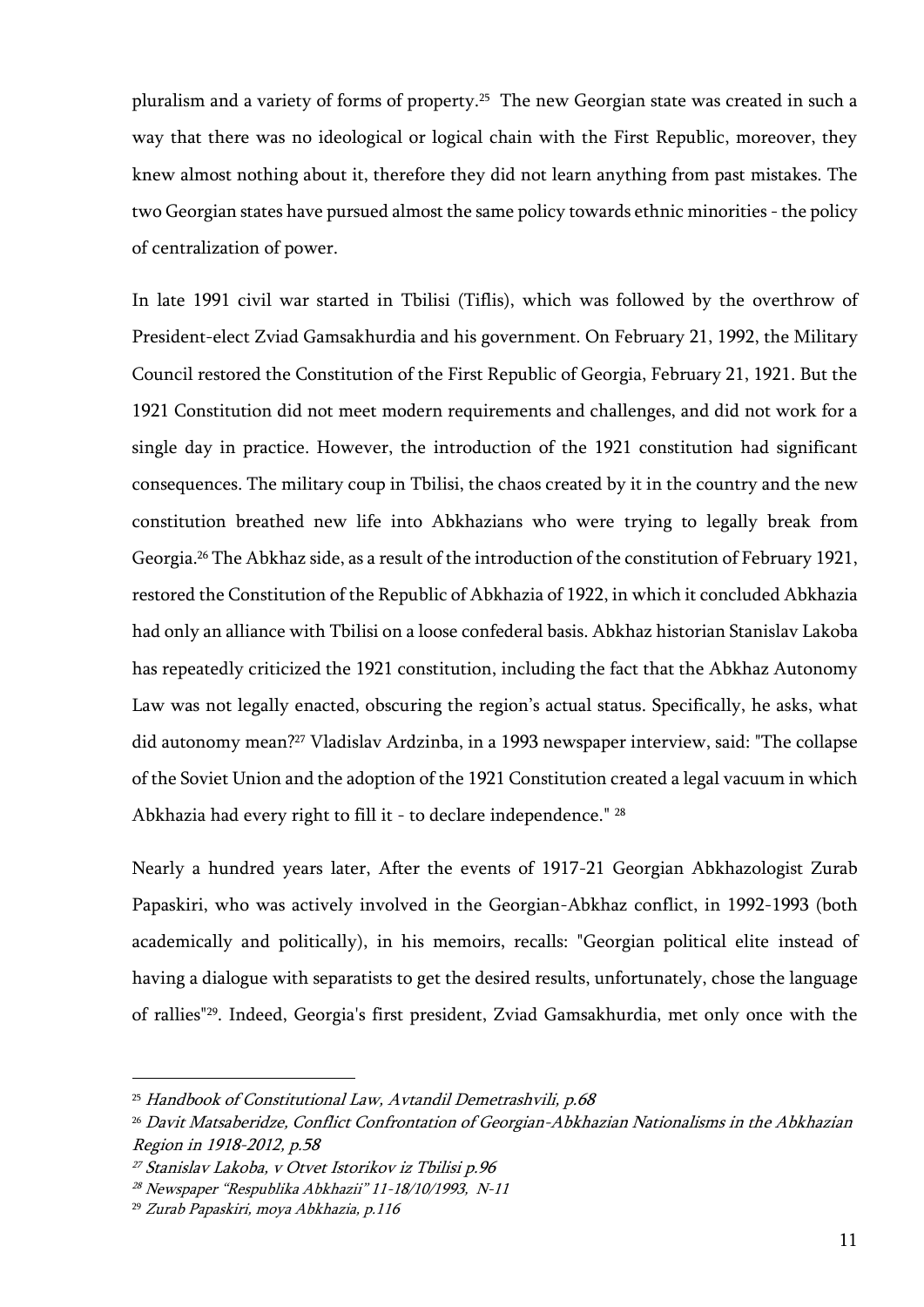leader of the Abkhaz separatist movement Vladislav Ardzinba - worse, after a military coup, new Georgian leader Eduard Shevardnadze, never met Ardzinba in person before the war. As in the First Republic, the Georgian side perceived demands from Abkhazs as an act against Georgia that would damage the country's integrity - moreover, in the 1980-90s, any Abkhaz demand was ignored by the Georgian political elites and translated them as a Russian imperialistic demand. Georgian nationalism, which was a response to Russian imperialism, in turn nurtured Abkhaz nationalism. As a result, political conflict escalated into war in 1992- 1993. Of course, events of 1917-21 and 1992-93 have different historical background, but still we can see many similarities, for example, with regard to the state security: the central government was largely guided by the security argument; sides did not know each other, did not know what was their goals, they did not even talk to each other. Most important similarity of these two events is a chaotic political context in the region and the local elites which did not have experience of governing the country. Century has passed since the events of 1917- 1921, but still sides of the conflict are not talking to each other and even this is justified again by the argument of state security, from both sides. In fact, state is more secure when there is a dialogue and mutual trust between the societies.

# Conclusion

The chaos and endless wars in the former Russian Empire, changed the agenda of Georgian political elites from beginning to end. The declaration of independence was forced, and the ruling elite found themselves in a situation where they did not know how to act. The Georgian Social Democrats were in fact learning step-by-step how to build a state, hence the attitude towards ethnic minorities, in a completely new context, was not homogenous; on the contrary, as I tried to show in my paper, it was actually shifting over time. This is very clear even in the last stage of the decision - on the one hand, Abkhazians were refused to participate in the discussion, and on the other hand, Tiflis have accepted all the demands that the Abkhaz People's Council made. Abkhazia played a critical role in the security of the republic, so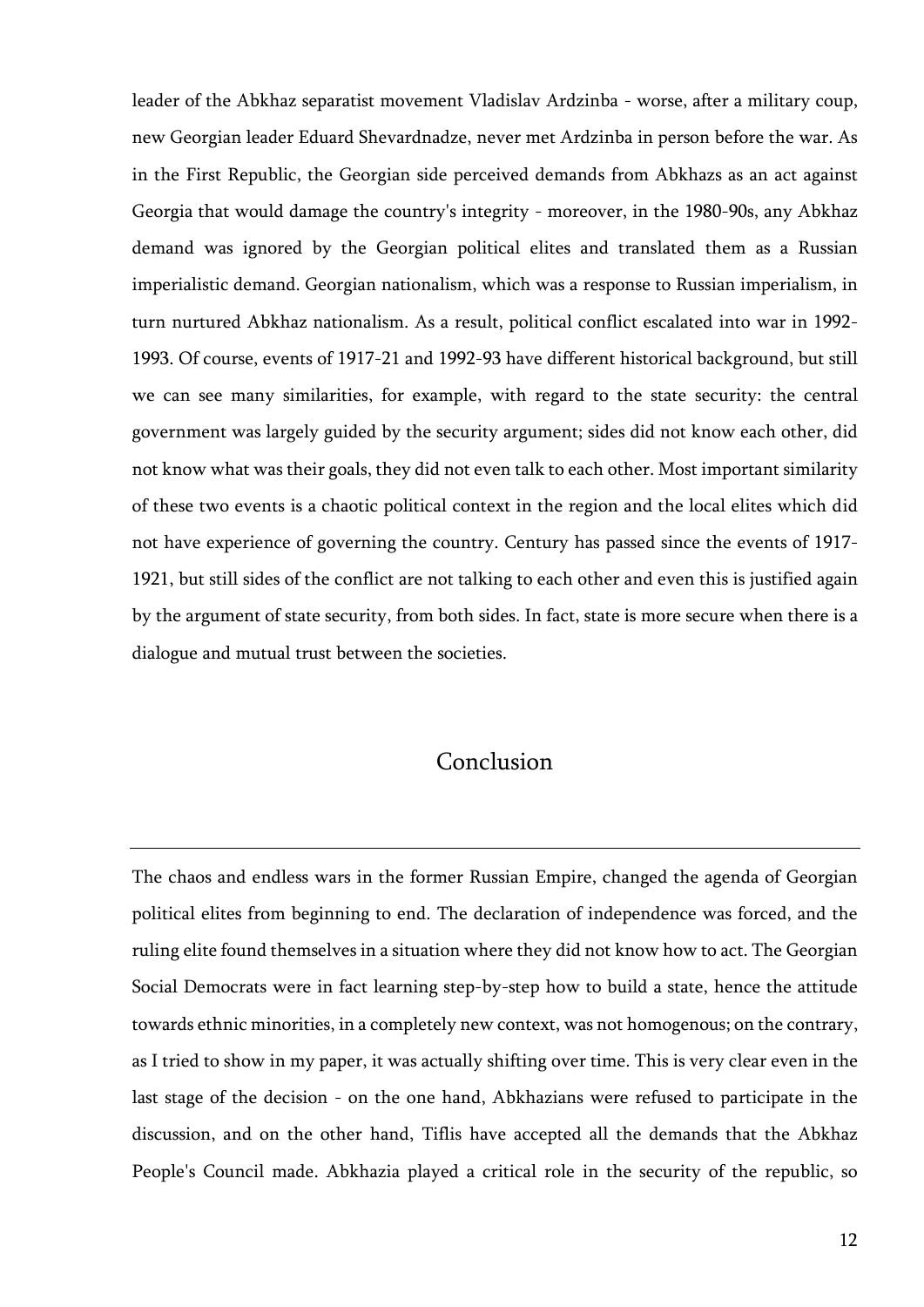maintaining it as part of Georgia was crucial. The central government was looking Abkhazians suspiciously due to foreign and domestic factors, so it tried to centralize power in order to make important decisions for itself. Similar processes took place in the 1990s, when the political elites of independent Georgia simply did not know how to run a state. As in the First Republic, the Georgian side perceived demands from Abkhazians as an action against Georgia that would damage the country's integrity, so there was no communication between the two society and sides did not know what was their goals.

From the hindsight, Tiflis made a mistake; they should have been more committed to the regions, because, eventually, the events of 1917-21 shaped the conflict in the future. On the other hand, we must also remember the historical context in which they lived and this was widespread poverty, endless wars, economic failures, collapse of empires, etc. When the Georgian social democrats were imagining social-democratic future, they couldn't foresee the future would be of political cataclysms. From such point of view centralizing government could have been justified, because for Tiflis main task was not to build a developed and democratic country but to survive and Abkhazia as a territory played a vital role in securing the independence.

#### Bibliography

Dzidzaria, Georgii. Ocherki istoriis Abkhazii 1910-1921. Tbilisi, 1963.

Gamakharia, Dzhemal. Ocherki iz istoriis Gruzii. Tbilisi, 2009.

Jones, Stephen. National Minorities. 2021.

—. Socialism in Georgian colors. Harvard University Press, 2005.

Kobakhidze, Beka. "History of Modern Borders of Georgia." n.d.

Matsaberidze, Davit. Conflict Confrontation of Georgian-Abkhazian Nationalisms in the Abkhazian Region in 1918-2012. Tbilisi, 2014.